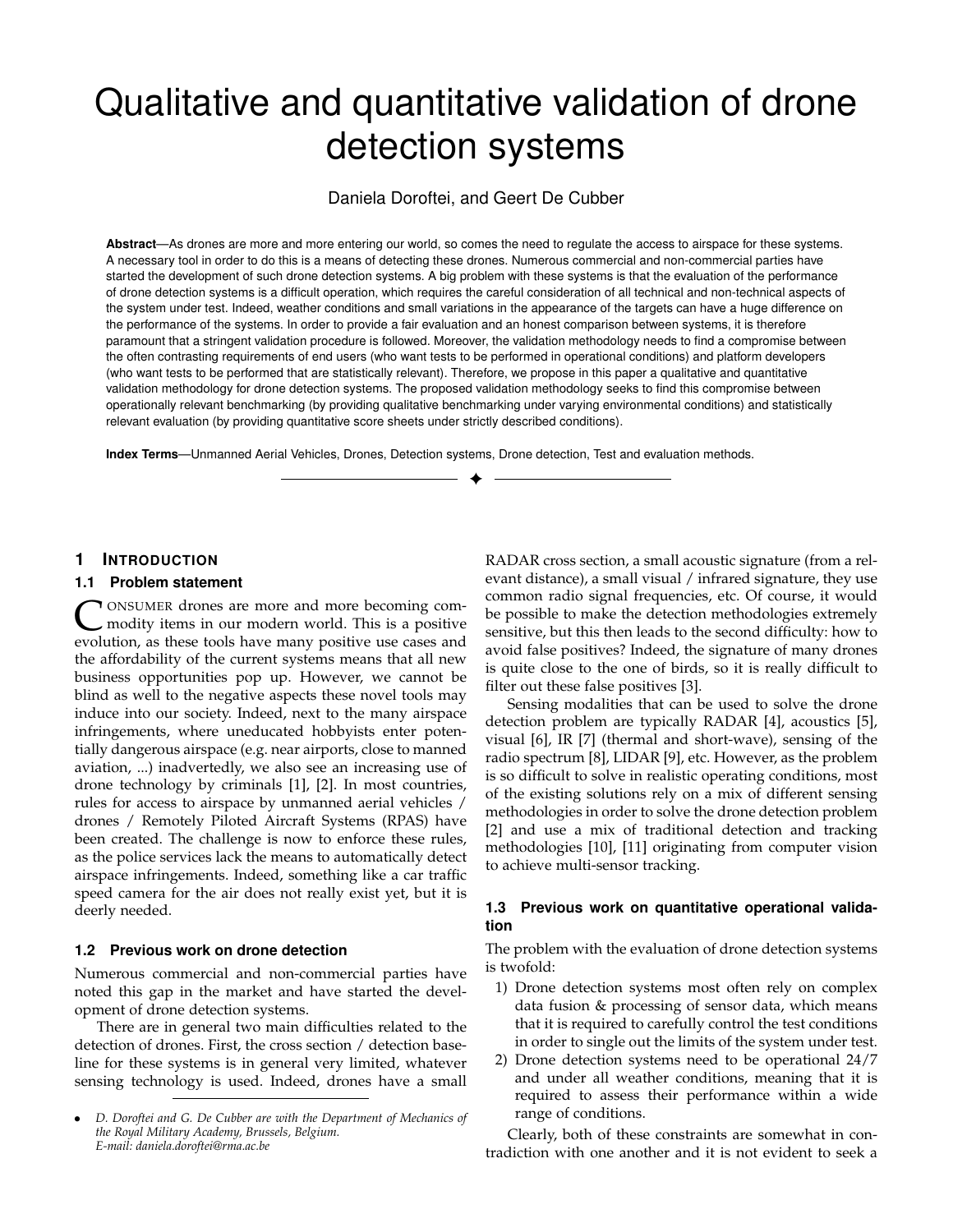



Fig. 1. SafeShore concept sketch.

compromise between these two types of requirements. The objective is therefore is to find a validation methodology that satisfies both the request of the end-users towards a qualitative operational validation of the system and the platform developers of a quantitative statistically relevant validation.

Such qualitative and quantitative validation methodologies have been proposed before, e.g. by the U.S. National Institute of Standards and Technology (NIST) in the field of robotics [12]. In [13], a qualitative and quantitative validation methodology was proposed, based on the work performed at NIST and this technique was validated in [14]. In this research work, we will elaborate on this methodology and port it from the realm of search and rescue robotics to the field of drone detection.

### **1.4 Introduction to the SafeShore project**

The use case that was chosen in the scope of this research work was the validation of a drone detection system, developed within the scope of the EU-H2020-SafeShore project [15].

The main objective of the SafeShore project is to cover existing gaps in coastal border surveillance, increasing internal security by preventing cross-border crime such trafficking in human beings and the smuggling of drugs. It is designed to be integrated with existing systems and create a continuous detection line along the border.

The SafeShore solution for detecting small targets that are flying in low attitude is to use a 3D LIDAR that scans the sky and creates above the protected area a virtual dome

shield. In order to improve the detection, SafeShore integrated the 3D LIDAR with passive acoustic sensors, passive radio detection and video analytics. All those technologies can be considered as low cost and green technologies (compared to the traditional RADAR systems). It is expected that a combination of orthogonal technologies such as LIDAR, passive radio and acoustic and video analytics will become mandatory for future border control systems in environmentally sensitive areas.

The SafeShore objective is to demonstrate the detection capabilities in the missing detection gaps of other existing systems such as coastal radars, thereby demonstrating the capability to detect mini-RPAS along the shore and the sea or departing from civilian boats.

Another important SafeShore goal is to ensure fusion of information and increasing the situational awareness and better implementation of the European Maritime Security Strategy based on the information exchange frameworks while ensuring the privacy of the data and conformity to internationally recognized ethical issues concerning the safety of the information and the equipment subject of the project.

# **2 PROPOSED METHODOLOGY**

## **2.1 Requirements gathering methodology**

A first step in the development of the validation framework was the requirements analysis, which followed a step-wise approch:

- The end user community was approached via market studies and targeted interviews
- An early draft methodology proposal was compiled
- This draft document was extensively discussed with both end users (in this specific case: maritime border management agencies) at relevant events and with platform developers in order to come to target performance levels which are both operationally realistic from and end-user point of view and also realistic from a platform developer point of view in terms of required effort, resources and state-of-the-art and physical constraints.
- As SafeShore focuses on drone detection for the protection of maritime borders, a number of operational validation scenarios were proposed in order to address major issues the maritime border security community is facing today.
- For each of the validation scenarios, target performance levels were proposed in discussion with end users and platform developers.

## **2.2 Concept overview**

Two crucial aspects of obtaining realistic results from validation scenarios are that the scenarios should be as close as possible to operational reality and that the validation tests should be repeated enough to ensure statistical relevance. These two considerations are often in conflict with one another, as operational testing requires uncontrolled environments, whereas statistical relevance of results can only be obtained in controlled settings.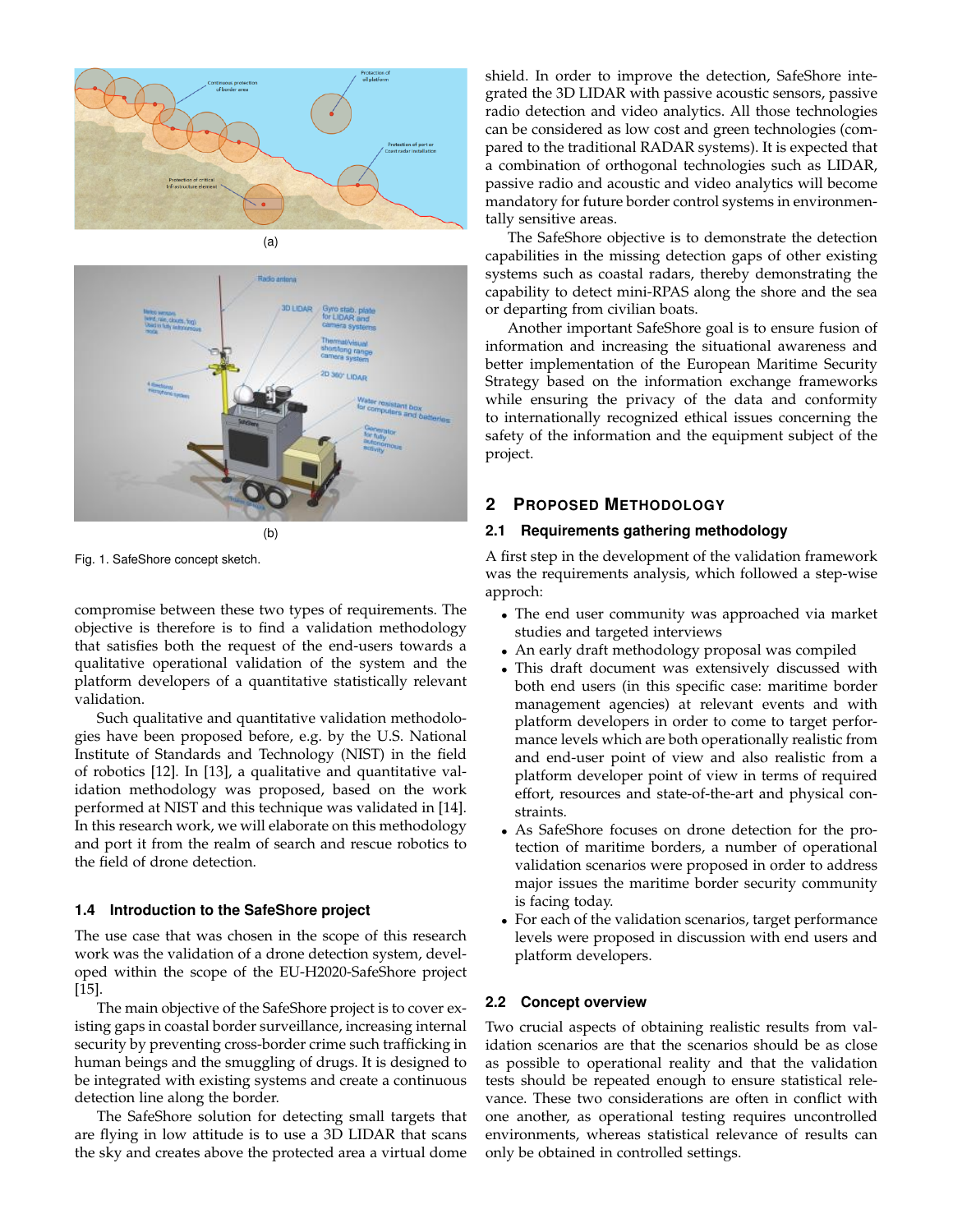Within SafeShore, we have aimed to strike a balance between both aspects, by providing a qualitative and quantitative assessment of the SafeShore system capabilities and by having multiple repeated experiments in realistic environments, following scenarios which are described by end users, based upon their needs and their practical maritime border security problems of today.

The different components of the SafeShore validation concept are:

- A traceability matrix which indicates clearly what are for each validation scenario the relevant user requirements which are tested, allowing to identify how (by which validation scenario) each system requirement will be validated. This important in order to keep track of the different user requirements and to make sure that for each of the requirements, there is a validation scenario in place that makes sure that the attainment of the requirement can be verified.
- A number of detailed scenarios, each related to maritime border security and safety. In total, SafeShore considers 14 validation scenarios: 5 to be executed in Belgium, 3 in Israel and 6 in Romania. In this paper, we will focus on those executed in Belgium. Each of these scenarios contains:
	- **–** A capability score sheet, allowing for a qualitative assessment of the validation of the target performance levels. These capability score sheets allow to make a binary assessment (YES / NO) whether one of the user or system requirements has been attained by the system or not.
	- **–** Template forms to be filled in during the validation tests, providing standardised information on the threat agents and the detection results. These template form contain valuable environmental information, such as weather conditions, sea state, etc. They also provide crucial information on the drones used as test agents: their visual / infrared / radiofrequency / acoustic / LIDAR signature, including ground truth timestamped GPS tracks, which allows for a full quantitative evaluation of the precision of the detection results. These evaluation forms also provide a means to evaluate the human-machine interface, as they gather information on the sample sizes for human verification, the detection resolution and video framerates, etc.
	- **–** A score sheet for the different metrics (Key Performance Indicators or KPI's), allowing for a quantitative assessment of the validation of the target performance levels.
	- **–** Detailed target performance levels for each of the measured metrics. For each of the KPI's, 3 different levels of scoring were assessed in collaboration with the end users:
		- ∗ Minimum Acceptance level: Performance below this level is not acceptable by the end users in operational conditions. Anything above is considered workable.
		- ∗ Goal level: This is the performance level hoped for by the end-users.
		- ∗ Breakthrough level: This is a performance level

beyond initial expectations that end users would like one day to have.

## **3 VALIDATION OF THE METHODOLOGY**

#### **3.1 Trial concept & execution**

As discussed above, five different trial scenarios related to maritime border security and safety were validated during the SafeShore trial in Belgium, which was the first in a series of 3 trial events of the project where this validation methodology was applied.

For this operational field test, 11 different drone platforms (rotary wing, fixed wing, systems made of different materials, very fast drones and slow ones, etc) were deployed during a 2-week measurement campaign, in order to grasp different kinds of system capabilities and meteorological and operational conditions.

Figure 2 shows the SafeShore prototype as it as installed on the beach in Belgium for a period of 2 weeks, while detecting numerous types of drones.

#### **3.2 Trial results**

As this was the first out of a series of 3 successive test campaigns, it was to be expected that the system was going to have some quirks and child diseases. The perforamnce validation methodology was therefore essential in order to identify these issues and to give indications on the causes for these problems.

Thanks to the proposed validation, at the end of each validation day it was possible to provide an overview of the performance of the system, both from a qualitative as from a quantitative point of view. As a result of this, daily debriefings between SafeShore developers and SafeShore end users could be held in order to discuss the possibilities and deficiencies of the system. As such, an action plan could be set up on a daily basis in order to improve the performance of the system. Due to this iterative review of the system, the performance of the SafeShore system improved on a daily basis.

At the end of the trial, the proposed validation methodology enabled to provide a full overview of the performance of the system for all 5 scenarios, both from a qualitative as from a quantitative point of view. However, as this was the very first trial, it was not possible to sort out all problems with the system by the end of the trial period. Based upon the result of the validation method, a new action plan was therefore elaborated between end-users and developers in order to improve the performance of the system during the next trials in Israel and Romania.

## **4 CONCLUSIONS**

In this paper, a validation methodology was proposed for evaluating complex systems that aims to strike a balance between the rigourous, scientifically correct and statistically relevant evaluation methodologies requested by platform developers in the iterative design stage on one hand and the requirements of the end users on the other hand, who require field tests in operational conditions in order to evaluate the real-life performance of the system. The proposed methodology reaches this objective by incorporating